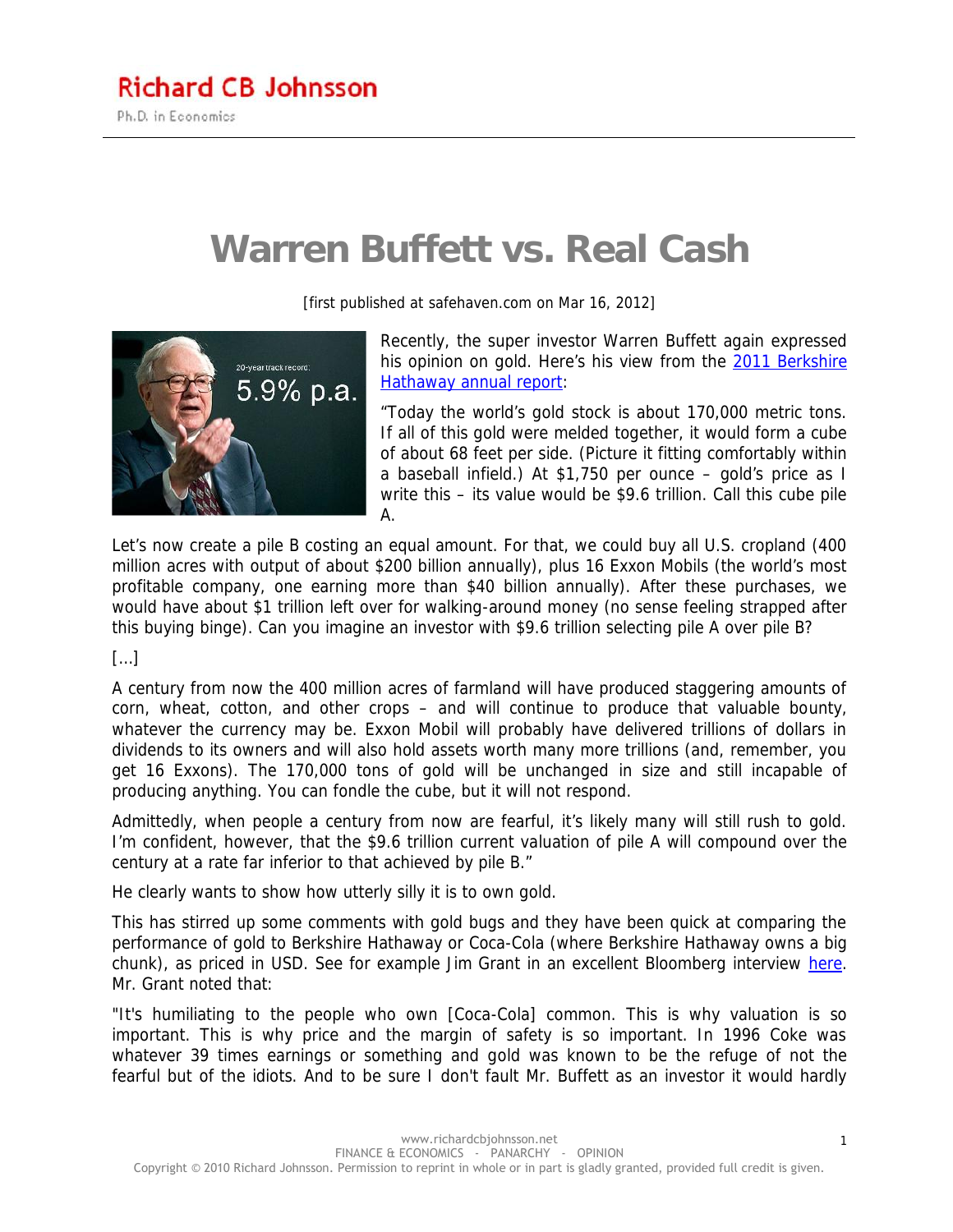behoove me to do so, but I do observe that over these past not so prosperous dozen or so or more years, the commodities have done better than even the best quality equities."

However, since I happen to believe in measuring things in gold instead of inflated fiat currencies, especially in the longer run, we have produced our own tables and graphs on how Mr. Buffett has performed in relation to holding real cash, i.e. gold.



First of all, we can have a look at the Berkshire Hathaway A share as measured in gold:

Looking at things this way, we see that although Mr. Buffett might be a super investor in terms of US dollar, in in terms of real cash (gold), the track record looks less impressive. It seems to be mostly dollar inflation behind it all.

Secondly, we can have a look at the development for each year during the period at hand, as well as the accumulative returns.